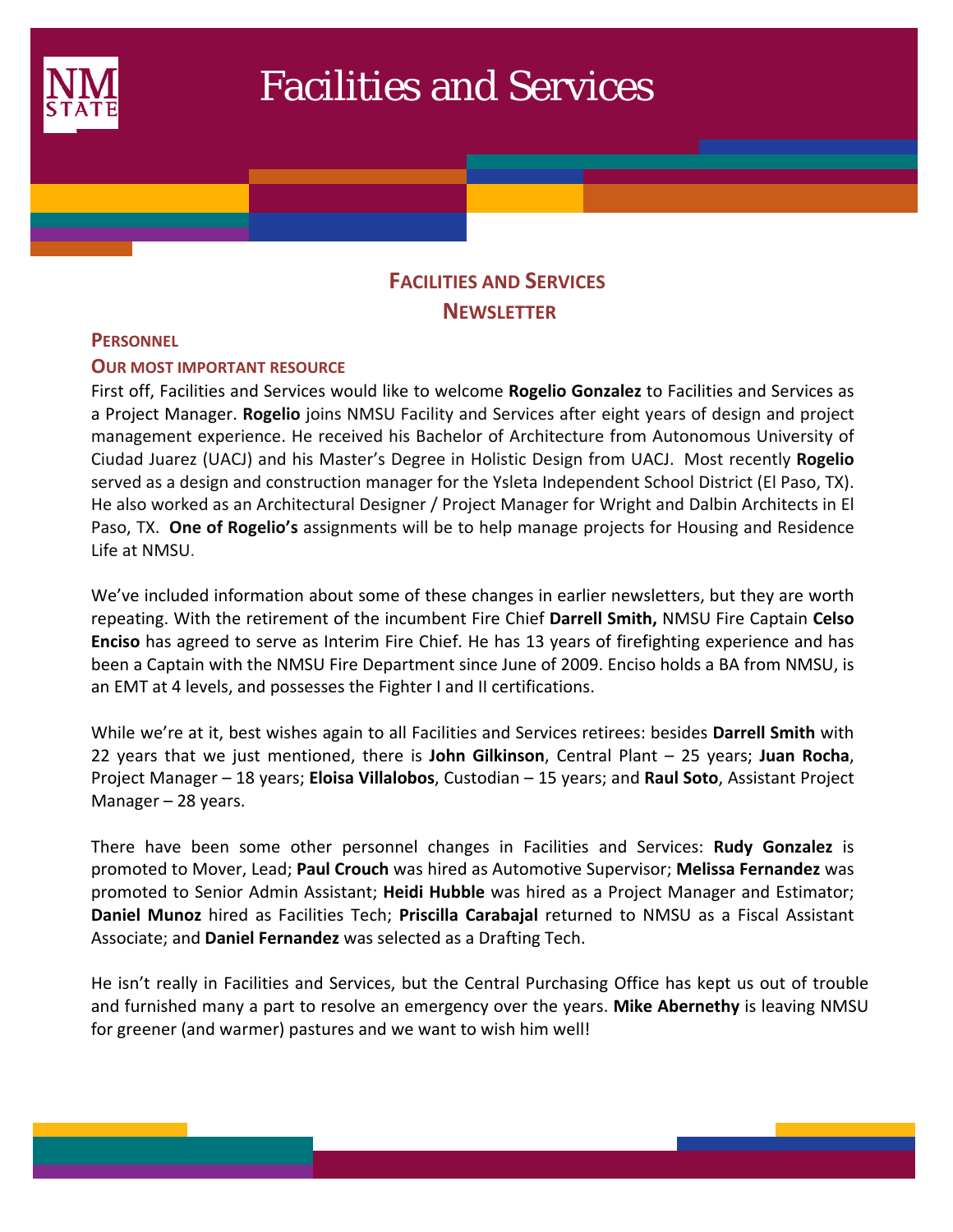#### **FACILITIES ANNUAL PICNIC**

The Planning Committee is busy working on details for the 2<sup>nd</sup> Annual Facility and Services Employee Picnic. Open to Facility and Services **employees only,** the picnic is scheduled for Friday, June  $8^{th}$  from 11:00 am  $-$  1:00 pm and will be held at Presciado Park. It will again include salsa and dessert contests. We will update you as more



information is available. We hope to expand on the success of last year's event and to celebrate another year of hard work by our employees.

As part of the planning for the event we are asking that Directors / Managers contribute an amount they feel comfortable with. These funds will be used to purchase the food and drinks. This year the drinks will be purchased with the donated fund which is a change from last year's event.

A flyer is attached with the email going out to all FS employees, and we're asking all supervisors to post the flyer for your employees.

#### **NMSU FIRE DEPARTMENT**

We believe in the old saying that "*a picture is worth 1000 words*" and thought that all of the pictures that the Fire Department has of their services on their website are worth sharing:

http://www.fire.nmsu.edu/pictures.html

Good job!

#### **TRAINING AND CEU REQUESTS**

There continues to be confusion regarding training and CEU requests. We ask for 60 day notice in order to have the approvals in place, to verify budget, and to make travel arrangements in the most efficient manner. We also realize that many opportunities come up suddenly that we want to take



M A Y 7, 2012 **P** A G E | 2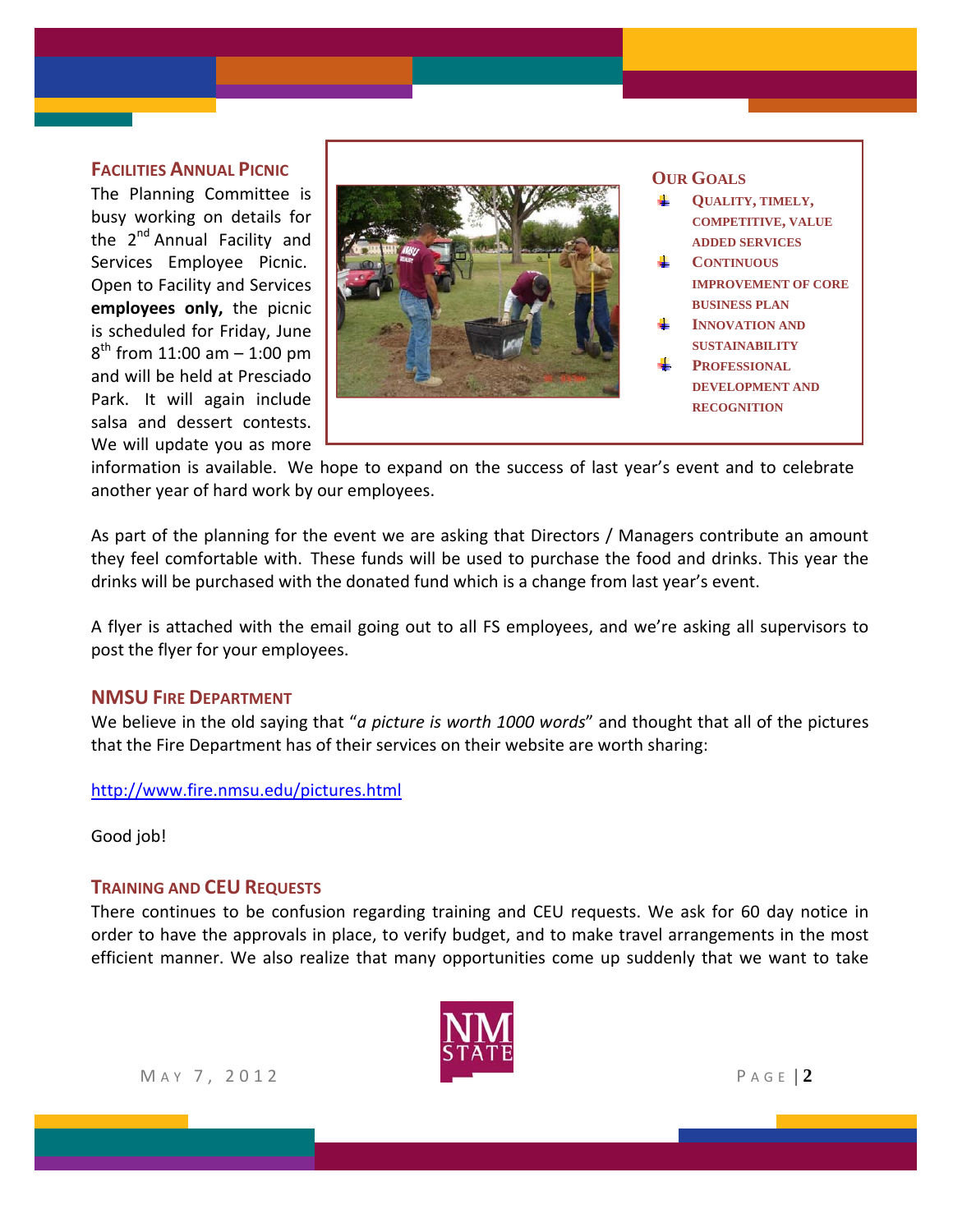advantage of. If you have an unanticipated opportunity, please note that on your training request and submit it.

On the other hand, most of our licenses and certifications have expiration dates that are several years out. A last minute training request to attend the "*19th Annual Nervous Breakdown*" to "*keep my license*" appears to be a little bit unplanned. Please help us by planning ahead, and also make sure that these requirements are documented on your evaluation as a need for professional development.

### **FACILITIES INTERNAL ADVISORY COMMITTEE**

**GREG VOGEL** has held the first meeting of the Facilities and Services Internal Advisory Committee, and Damon Garland (Access Control), Ruben Madero (Paint), Ester Amezquita (Grounds), Orlando Flores (Grounds), Tom Rubadeau (Electrical), Mark Blachford (Mechanical), Henry Espalin, (Project Development and Engineering), Maria Gover (Facilities Accounting), and Roe Day (Project Development and Engineering) are the representatives who attended this first meeting.

The Internal Advisory Committee was formed to provide employees with a voice to address cross functional issues in Facilities and Services, and two of the concerns that have been brought forward are issues with the current FS gate system and with the gasoline procurement.

If you have a problem, concern, issue, or solution that impacts multiple departments in Facilities and Services, please see one of the Internal Advisory committee members, and if you are interested in serving on this committee, please contact **GREG** or me.

#### **PICTURES IN THIS ISSUE**

..were submitted this month from the Grounds Department on Greek Day, from the Office of Sustainability on Earth Day, from EHS aerial lift safety, and from the Arts Complex construction team.